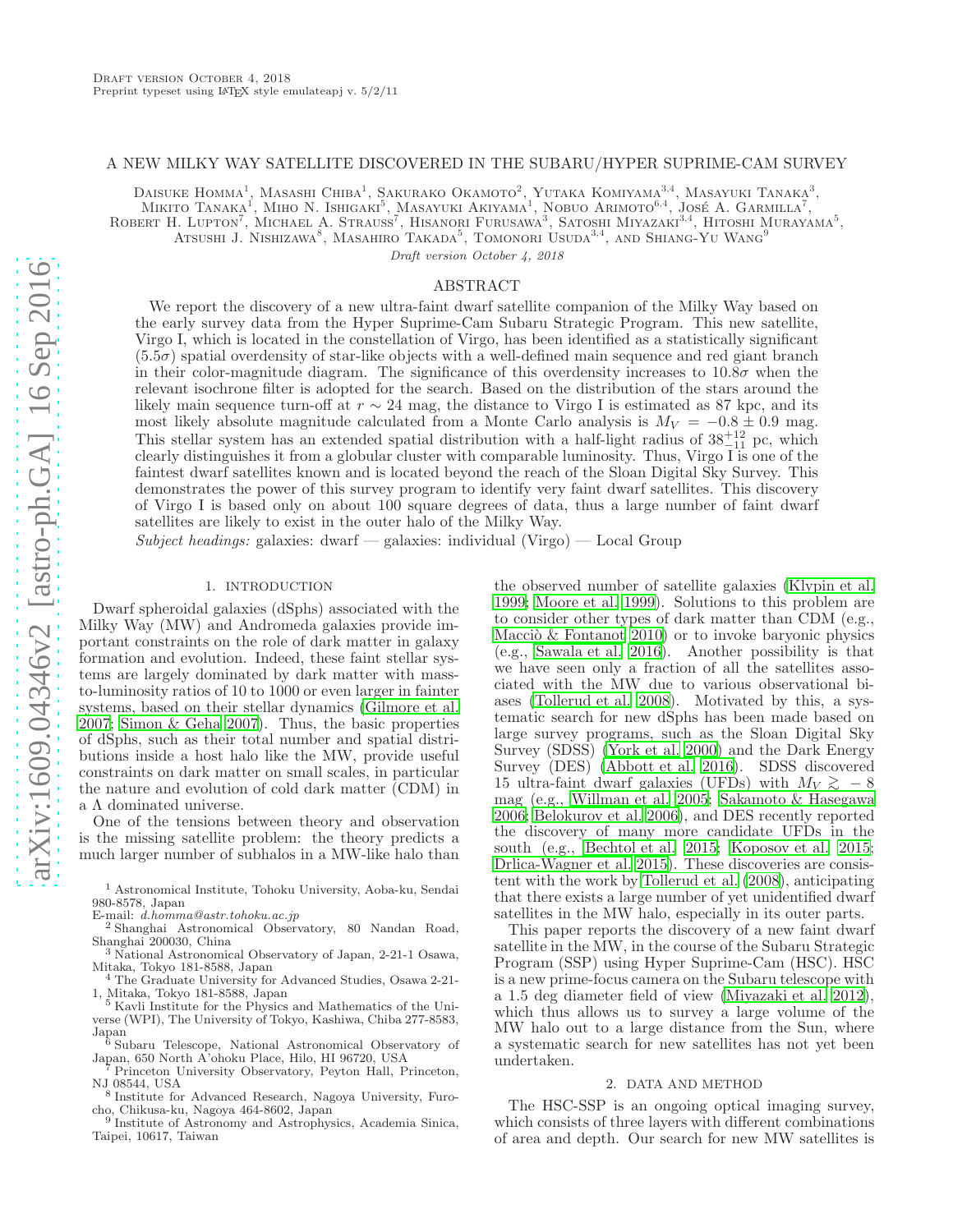

FIG. 1.— Left panel: the spatial distribution of the sources classified as stars with  $i < 24.5$  mag and  $g - r < 1.0$ , covering one square degree centered on the candidate overdensity of stars. The star counts are in bins of classified as galaxies with  $i < 24.5$  mag and  $g - r < 1.0$ . Note that there is no overdensity at the center of this plot.

<span id="page-1-0"></span>

<span id="page-1-1"></span>FIG. 2.— The spatial distribution of the stars around the overdensity (upper panels, where  $\Delta \alpha$  and  $\Delta \delta$  are the relative offsets in celestial coordinates) and their distribution in the  $g-r$  vs. r CMD (lower panels). Panel (a): spatial distribution of the sources classified as stars with  $i < 24.5$  mag and  $g-r < 1.0$ . Red circles denote annuli with radii = 2', 6', the field center with statistical significance of  $5.5\sigma$ . Panel (b): the same as (a) but for the stars passing the isochrone filter shown in panel (d). The statistical significance of the overdensity,  $10.8\sigma$ , is higher than in panel (a). Panel (c): CMD for the stars at  $r < 2'$ , where the error bars show a typical measurement error in color at each  $r$  magnitude. Panel (d): the same as (c) but including an isochrone (red line) for an old, metal-poor system [age of 13 Gyr and metallicity of  $[M/H]=-2.2$  at a distance modulus of  $(m-M)_0=19.7$  mag]. The shaded area covers both the typical photometric error and likely intrinsic dispersion of the CMD in star clusters. Panel (e): the same as (c) but for field stars at  $6' < r < 6'$ .33, which has the same solid angle. Note the absence of a main sequence turn-off.

based on its Wide layer, aiming to observe  $\sim 1400 \,\deg^2$ in five photometric bands  $(g, r, i, z, \text{ and } y)$ , where the

target  $5\sigma$  point-source limiting magnitudes are  $(q, r, i, z, z)$  $y$  = (26.5, 26.1, 25.9, 25.1, 24.4) mag. In this paper, we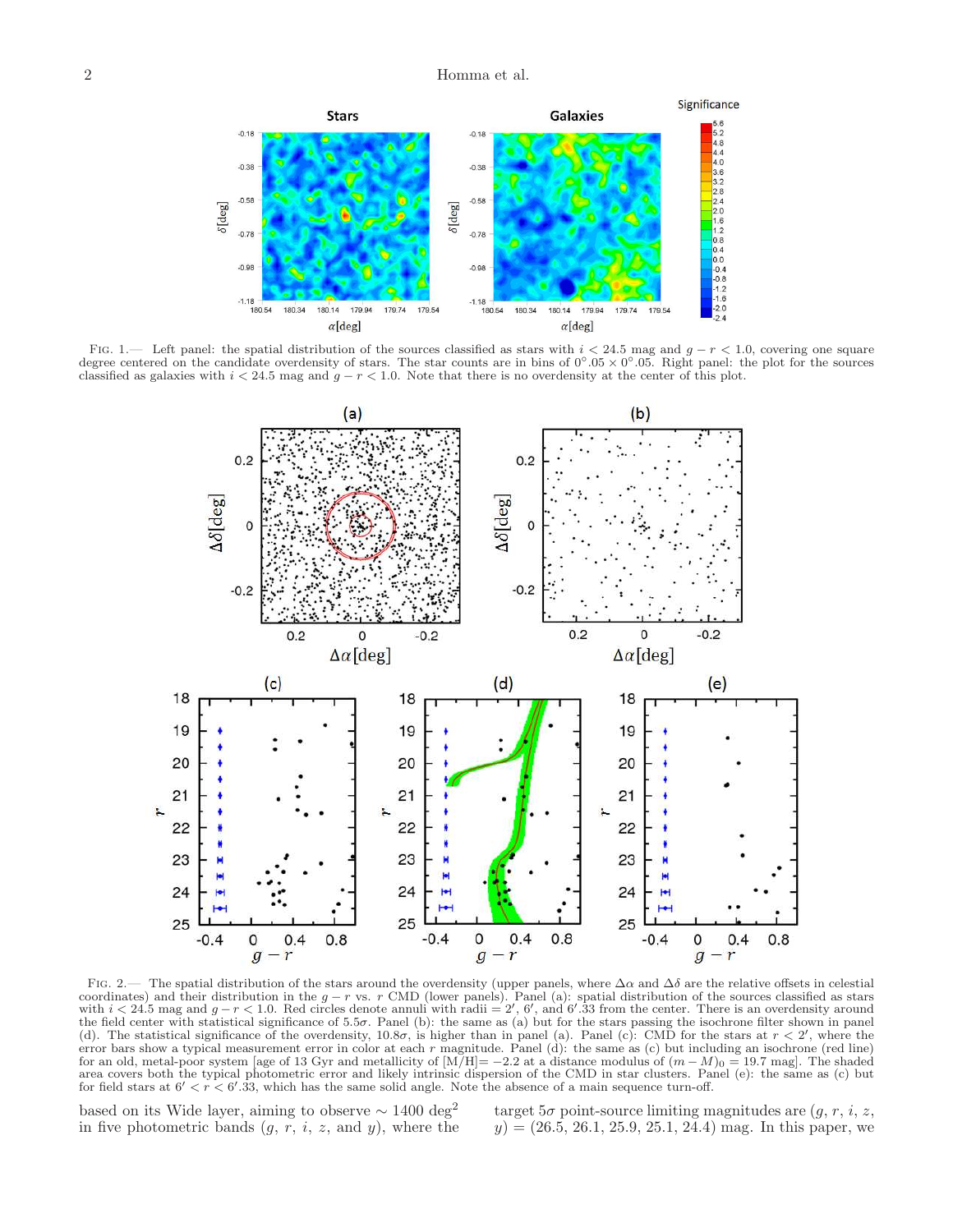utilize the  $(g, r)$  data in the early HSC survey obtained before 2015 November, covering  $\sim 100 \text{ deg}^2$  in 5 fields along the celestial equator. The HSC data are processed with hscPipe v4.0.1, a branch of the Large Synoptic Survey Telescope pipeline [\(Ivezic et al. 2008](#page-5-16); [Juric et al.](#page-5-17) [2015\)](#page-5-17) calibrated against PanSTARRS1 photometry and astrometry [\(Schlafly et al. 2012;](#page-5-18) [Tonry et al. 2012;](#page-5-19) [Magnier et al. 2013](#page-5-20)).

We use the *extendedness* parameter from the pipeline to select point sources. This parameter is computed from the ratio between PSF and cmodel fluxes, which are measured by fitting PSF models and two-component PSFconvolved galaxy models to the source profile, respectively [\(Abazajian et al. 2004\)](#page-5-21). When the ratio between these fluxes is larger than 0.985, a source is classified as a point source. We use the parameter measured in the i-band, in which the seeing is typically the best of our five filters with a median of about  $0''$ .6. In particular, the i-band seeing for the region around our new-found satellite is about  $0''$ .5. In order to characterize the completeness and contamination of our star/galaxy classification, we stack the COSMOS data (COSMOS is one of our UltraDeep fields, where we have many exposures) to the depth of the Wide survey and compare our classification against the HST/ACS data from [Leauthaud et al.](#page-5-22) [\(2007\)](#page-5-22). We find that the completeness, defined here as the fraction of objects that are classified as stars by ACS, and correctly classified as stars by HSC, is above 90% at  $i < 22.5$ , and drops to  $\sim 50\%$  at  $i = 24.5$ . On the other hand, contamination, which is defined as the fraction of HSC-classified stars which are classified as galaxies by ACS, is close to zero at  $i < 23$ , but increases to ~ 50% at  $i = 24.5$ . Based on this test, we choose to use the extendedness parameter down to  $i = 24.5$  to select stars in this work<sup>[10](#page-2-0)</sup>. We further apply a  $g - r < 1.0$  cut to eliminate numerous M-type disk stars.

In order to search for the signature of new satellites, we count stars in  $0°.05 \times 0°.05$  bins in right ascension and declination, with an overlap of  $0°.025$  in each direction, where  $0°.05$  corresponds to a typical half-light diameter (∼ 80 pc) of an ultra-faint dwarf at a distance of 90 kpc. We then calculate the mean density and its dispersion over all cells for each of the Wide layer fields to search for any spatial overdensities of stars (e.g., [Koposov et al. 2008;](#page-5-23) [Walsh et al. 2009\)](#page-5-24). The deviation from the mean density has close to a Gaussian distribution. We have found one stellar overdensity with  $5.5\sigma$ in one of the Wide layer fields. The standard deviation is estimated separately for each survey field (covering typically 20 to 30  $deg^2$ ; each field is at different Galactic coordinates. This overdensity is centered at  $(\alpha, \delta) = (180^\circ.04, -0^\circ.68)$ . As Figure [1](#page-1-0) shows, there is no corresponding overdensity in extended objects (galax $i$ es)<sup>[11](#page-2-1)</sup>.

In Figure  $2(a)$ , we plot the spatial distribution of the stars around this overdensity, which shows a localized concentration of stars within a circle of radius 2′ . To get further insights into this overdensity, in Figure  $2(c)$ , we plot the  $(g - r, r)$  color-magnitude diagram (CMD) of stars within the 2' radius circle shown in Figure [2\(](#page-1-1)a). This CMD shows signatures of main sequence (MS) stars near its turn off (MSTO) as well as stars on the red giant branch (RGB), whereas these features disappear when we plot stars at  $6' < r < 6'$ .33 with the same solid angle, i.e. likely field stars outside the overdensity, as shown in Figure 2 $(e)$ . To investigate the distribution of the overdensity in the CMD further, we adopt a fiducial locus of stars in a typical ultra-faint dwarf galaxy based on a PARSEC isochrone [\(Bressan et al.](#page-5-25) [2012\)](#page-5-25), in which we assume an age of 13 Gyr and metallicity of  $z = 0.0001$  ([M/H]= -2.2). We first derive this isochrone in the SDSS filter system and then convert to the HSC filter system using the following formula calibrated from both filter curves and spectral atlas of stars [\(Gunn & Stryker 1983\)](#page-5-26),  $g = g_{\text{SDSS}} - a(g_{\text{SDSS}} - r_{\text{SDSS}}) - b$ and  $r = r_{\text{SDSS}} - c(r_{\text{SDSS}} - i_{\text{SDSS}}) - d$ , where  $(a, b, c, d)$ (0.074, 0.011, 0.004, 0.001) and the subscript SDSS denotes the SDSS system. This isochrone, at the assumed distance modulus of  $(m-M)_0 = 19.7$  mag as determined below, is shown in Figure  $2(d)$ , which does a good job of tracing the distributions of MSTO and RGB stars. To test the statistical significance of the overdensity along this isochrone, we set the selection filter defined by the CMD envelope [shaded region in Figure  $2(d)$ ], which consists of the above isochrone,  $1\sigma (g-r)$  color measurement error as a function of r-band magnitude, and a typical color dispersion of about  $\pm 0.05$  mag at the location of the RGB arising from a metallicity dispersion of  $\pm 0.7$  dex for dSph stars. By passing this filter over the stars in the relevant region, we derive an overdensity that peaks at a distance modulus of 19.7 mag at a statistical significance of  $10.8\sigma$ , much higher than without the filter. Figure  $2(b)$ shows the distribution of the stars that pass this filter, revealing a higher overdensity contrast than Figure [2\(](#page-1-1)a). This suggests that the overdensity we have found here is indeed an old stellar system, either a globular cluster or dwarf galaxy. Hereafter we refer to this system as Virgo  $I^{12}$  $I^{12}$  $I^{12}$ . The stars selected by this isochrone filter lie along a clear stellar sequence even in a 2-color  $(g - r)$ ,  $r - i$ ) diagram. We note that the statistical significance of this overdensity before (after) passing this isochrone filter remains basically unchanged when we adopt different magnitude limits for the sample:  $5.6\sigma$  (10.3 $\sigma$ ) for  $i < 24$  mag and  $4.8\sigma$  (9.6 $\sigma$ ) for  $i < 25$  mag.

# 3. PROPERTIES OF STELLAR POPULATION

We estimate the basic structural properties of Virgo I. For this purpose, we adopt six parameters  $(\alpha_0, \delta_0, \theta, \epsilon, r_h, N_*)$ :  $(\alpha_0, \delta_0)$  for the celestial coordinates of the centroid of the overdensity,  $\theta$  for its position angle from north to east,  $\epsilon$  for the ellipticity,  $r_h$  for the halflight radius, and  $N_*$  for the number of stars belonging to the overdensity. The maximum likelihood method of [Martin et al. \(2008\)](#page-5-27) is applied to the stars within a circle

<span id="page-2-0"></span><sup>10</sup> Another method for star/galaxy classification by combining the colors of the sources (Garmilla et al. in prep.) has also been applied and we have confirmed that the main results of this work remain unchanged. The full description for the analysis of the data based on this alternative scheme will be presented in a future

<span id="page-2-1"></span>paper.<br><sup>11</sup> Another high-sigma overdensity  $(6.8\sigma)$  of the sources with  $extendedness = 0$  has been identified in the survey region, but this appears an artefact related to scattered light from a nearby bright star.

<span id="page-2-2"></span> $12$  This is not to be confused with the so-called Virgo overdensity, which is closer at  $\sim$  6 to 20 kpc and covering a much larger volume [\(Juric et al. 2008\)](#page-5-28).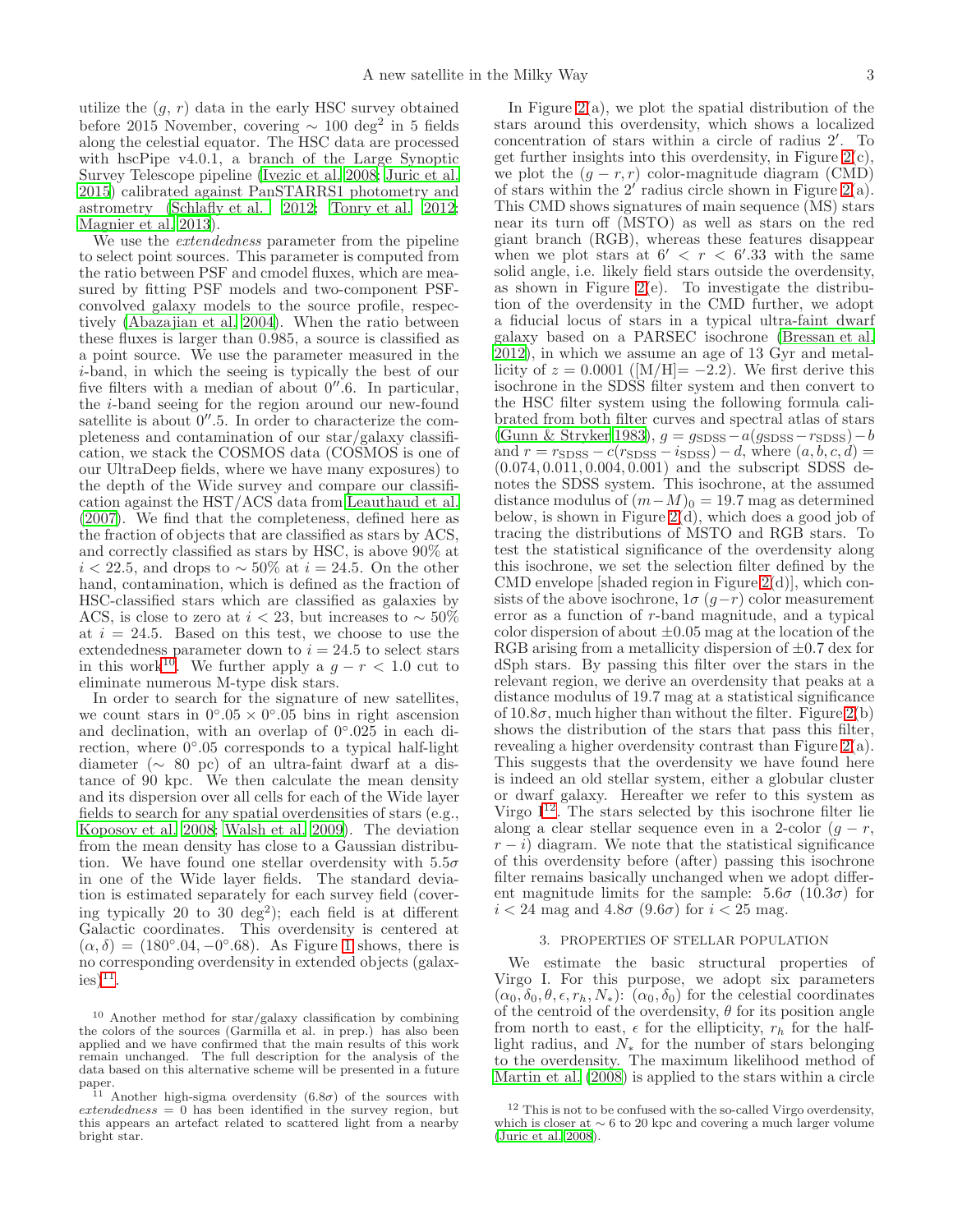<span id="page-3-0"></span>

| Parameter <sup>a</sup>        | Value                                                                      |
|-------------------------------|----------------------------------------------------------------------------|
| Coordinates $(J2000)$         | $12^{\rm h}00^{\rm m}09^{\rm s}.6, -0^{\circ}40^{\prime}48^{\prime\prime}$ |
| Galactic Coordinates $(l, b)$ | $276^{\circ}.94, 59^{\circ}.58$                                            |
| Position angle                | $+51^{+18}_{-40}$ deg                                                      |
| Ellipticity                   | $0.44_{-0.17}^{+0.14}$                                                     |
| $A_V$                         | $0.066$ mag                                                                |
| $(m-M)0$                      | $19.7^{+0.3}_{-0.2}$ mag                                                   |
| Heliocentric distance         | $87^{+13}_{-8}$ kpc                                                        |
| Half light radius, $r_h$      | $1'.5 \pm 0'.4$ or $38^{+12}_{-11}$ pc                                     |
| $M_{\text{tot},V}$            | $-0.8 \pm 0.9$ mag                                                         |

TABLE 1 Properties of Virgo I

a Integrated magnitudes are corrected for mean Galactic foreground extinction,  $A_V$ the mean Galactic foreground extinction,  $A_V$ [\(Schlafly & Finkbeiner 2011](#page-5-29)).



<span id="page-3-1"></span>Fig. 3.— Density profile of the stars in Virgo I that pass the isochrone filter shown in Figure [2\(](#page-1-1)b), in elliptical annuli as a function of mean radius, where the uncertainties are derived assuming Poisson statistics. The line shows a fitted exponential profile with  $r_h = 1'.5.$ 

of radius 20′ passing the isochrone filter; the results are summarized in Table [1.](#page-3-0)

Figure [3](#page-3-1) shows the radial profile of the stars passing the isochrone filter [Figure [2\(](#page-1-1)b)] by computing the average density within elliptical annuli. The overplotted line corresponds to the best-fit exponential profile with a half-light radius of  $r_h = 1'$ .5 or 38 pc. This spatial size is larger than the typical size of MW globular clusters but is consistent with the scale of dwarf satellites as examined below.

The total absolute magnitude of Virgo I,  $M_V$ , is estimated by summing the luminosities of the stars within the half-light radius,  $r_h$ , and then doubling the summed luminosity (e.g., [Sakamoto & Hasegawa 2006](#page-5-10)). For the transformation from  $(g, r)$  to V, we adopt the formula in [Jordi et al. \(2006\)](#page-5-30) calibrated for metal-poor Population II, which are appropriate for stars in ultra-faint dwarf galaxies. Assuming that the distance to this stellar system is 87 kpc or  $(m-M)_0 = 19.7$  mag, we obtain  $M_V =$  $-0.17$  mag for  $r_h = 1'$ .5. This value varies when we adopt different half-light radii or different distance moduli within their  $1\sigma$  uncertainties. We find  $M_V = +0.08$ mag if we adopt  $r_h = 1'$ .1 and  $(m-M)_0 = 19.5$  mag and  $M_V = -1.87$  mag for  $r_h = 1'.9$  and and  $(m-M)_0 = 20.0$ mag. The latter case yields a much brighter  $\dot{M_V}$  due to the inclusion of a bright RGB star inside the aperture.

Shot noise due to the small number of stars in Virgo I is a significant additional source of uncertainty in  $M_V$ . We quantify this and other sources of error using a Monte Carlo method similar to that described in [Martin et al.](#page-5-27)  $(2008)$  to determine the most likely value of  $M_V$  and its uncertainty. As summarized in Table [1](#page-3-0) for Virgo I, we have derived  $N_* = 19 \pm 5$  at  $i < 24.5$  mag, the distance modulus of  $(m - M)_0 = 19.7^{+0.3}_{-0.2}$  mag, and we use a stellar population model with an age of 13 Gyr and metallicity of  $[M/H] = -2.2$ . Based on these information, we generate  $10^4$  realizations of CMDs for three different initial mass functions (IMFs); Salpeter, Kroupa, and Chabrier (lognormal) [\(Salpeter 1995;](#page-5-31) [Kroupa 2002](#page-5-32); [Chabrier 2001\)](#page-5-33). We then derive the luminosity of the stars for each CMD at  $i < 24.5$  mag, taking into account the completeness of the observed stars with HSC. Based on this Monte Carlo simulation, we obtain the expected values of  $M_V$  as  $M_V = -0.82 \pm 0.95$ ,  $M_V = -0.81 \pm 0.91$ , and  $M_V = -0.83 \pm 0.92$ , for Salpeter, Kroupa, and Chabrier IMFs, respectively. Thus, the values of  $M_V$ for these different IMF models are consistent each other, summarized as  $M_V = -0.8 \pm 0.9$  mag, and are within the  $1\sigma$  uncertainty of  $M_V$  determined above by directly counting the observed member stars.

We note that the above models suggest the ratio between the number of RGB+HB and that of MSTO stars is about 0.2, whereas the observed ratio is about 0.4. This discrepancy by a factor of 2 can be understood when we consider the contamination of some field RGBs and/or incompleteness of faint MSTO stars.

### 4. DISCUSSION

To assess if Virgo I identified here is indeed a new MW dwarf satellite galaxy, we compare its size quantified by  $r_h$  with globular clusters with comparable luminosity, in the range of  $M_V \sim +0.10$  to  $-1.72$  mag. In Figure [4\(](#page-4-0)a), we plot the relation between  $M_V$  and  $r_h$ for the MW globular clusters (dots) taken from [Harris](#page-5-34) [\(1996\)](#page-5-34), and dwarf galaxies in the MW (filled squares) and M31 (open squares) from [McConnachie \(2012](#page-5-35)), the recent DES work [\(Bechtol et al. 2015;](#page-5-12) [Koposov et al. 2015](#page-5-13); [Drlica-Wagner et al. 2015](#page-5-14)), and other recent discoveries [\(Laevens et al. 2014;](#page-5-36) [Kim et al. 2015;](#page-5-37) [Kim & Jerjen](#page-5-38) [2015;](#page-5-38) [Laevens et al. 2015a](#page-5-39)[,b](#page-5-40)). The red star with error bars shows Virgo I detected in this work.

As is clear from the figure, the current stellar system is systematically larger than MW globular clusters with comparable  $M_V$  and is located along the locus of the MW and M31 dwarf galaxies. This is the case even if we adopt the brighter estimate of  $M_V = -1.72$  mag by considering the  $1\sigma$  uncertainty in  $M_V$ . Thus, the overdensity of the stars we have found here is a candidate ultra-faint dwarf galaxy. This is also supported from its non-zero ellipticity of  $\epsilon = 0.44_{-0.17}^{+0.14}$ , which is more similar to those of dwarf galaxies than globular clusters.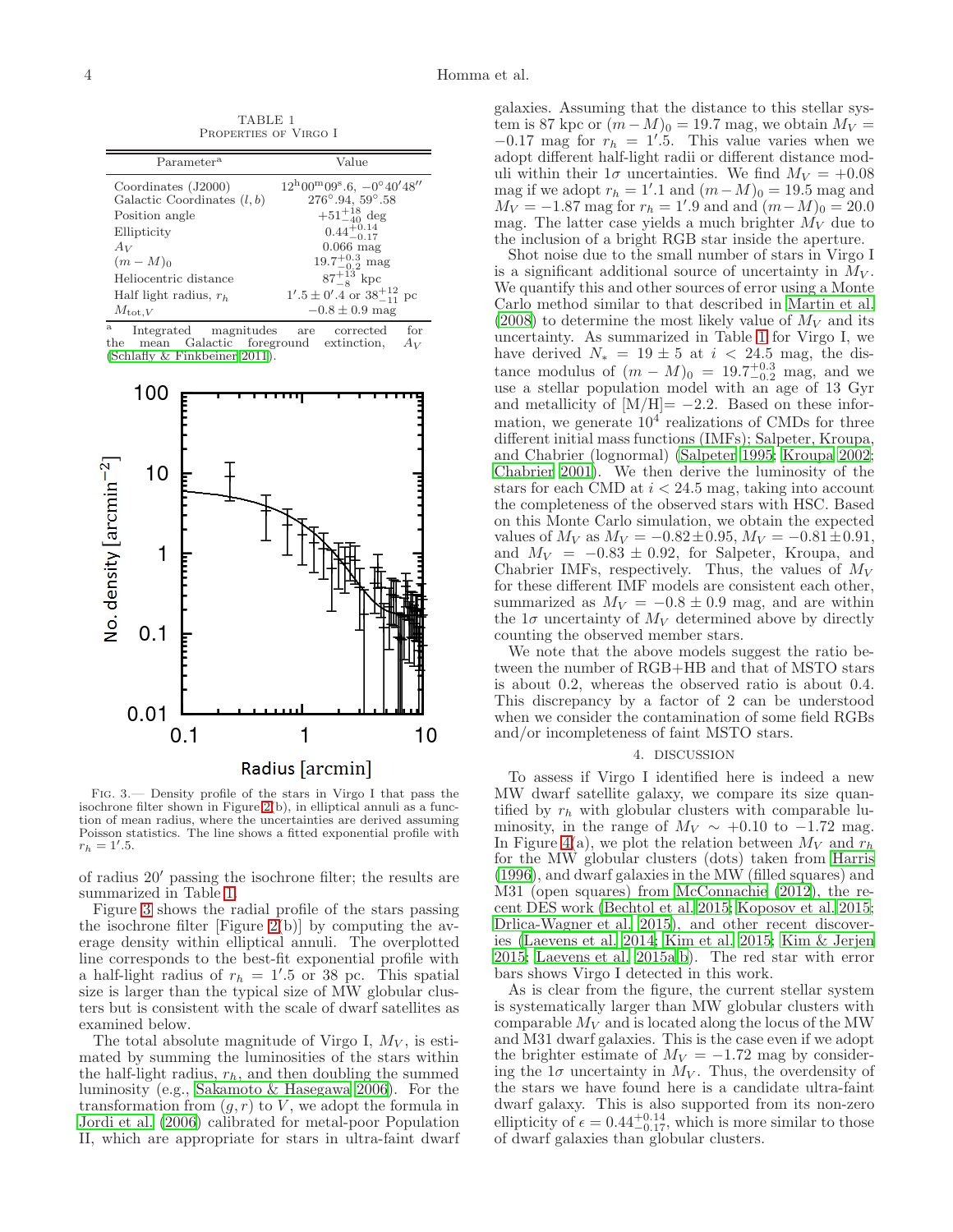

<span id="page-4-0"></span>FIG. 4.— (a) The relation between  $M_V$  and  $r_h$  for stellar systems. Dots denote globular clusters in the MW taken from [Harris \(1996](#page-5-34)). Filled and open squares denote the MW and M31 dSphs, respectively, taken from [McConnachie \(2012](#page-5-35)), the recent DES work for new ultra-faint MW dSphs [\(Bechtol et al. 2015;](#page-5-12) [Koposov et al. 2015](#page-5-13); [Drlica-Wagner et al. 2015\)](#page-5-14), and other recent discoveries [\(Laevens et al. 2014](#page-5-36); [Kim et al. 2015](#page-5-37); [Kim & Jerjen](#page-5-38) [2015;](#page-5-38) [Laevens et al. 2015a](#page-5-39)[,b\)](#page-5-40). The red star with error bars corresponds to the overdensity described in this paper, Virgo I, which lies within the locus defined by dSphs. (b) The relation between  $M_V$  and heliocentric distance for the systems shown in panel (a).

The heliocentric distance to Virgo I is  $D = 87^{+13}_{-8}$  kpc, where the error estimate is derived from the range of the distance yielding the  $1\sigma$  decrease in the statistical significance of Virgo I after passing the isochrone filter [defined in Figure [2\(](#page-1-1)d)] from its peak value of  $10.8\sigma$ . This distance is beyond the reach of previous surveys for MW dwarfs with comparable luminosity. This is demonstrated in Figure [4,](#page-4-0) which shows the relation between  $M_V$  and D for the MW and M31 dwarfs as well as the MW globular clusters.

## 5. CONCLUSIONS

We have identified a new ultra-faint dwarf satellite of the MW, Virgo I, in the constellation of Virgo. The satellite is located at a heliocentric distance of 87 kpc and its absolute magnitude in the V band is estimated as  $M_V = -0.8 \pm 0.9$  mag, which is comparable to or fainter than that of the faintest dwarf satellite, Segue 1. The half-light radius of Virgo I is estimated to be  $\sim 38$ pc, significantly larger than globular clusters with the

same luminosity, suggesting that it is a dwarf galaxy. To set further constraints on Virgo I, follow-up spectroscopic studies of bright RGB stars will be useful to investigate their membership and to determine the chemical and dynamical properties in this dwarf satellite.

Virgo I is located beyond the reach of the SDSS: its limiting magnitude of  $r = 22.2$  implies that the completeness radius beyond which a faint dwarf galaxy like Virgo I will not be detected [\(Tollerud et al. 2008](#page-5-6)) is 28 kpc. With Subaru/HSC, this completeness radius for Virgo I is estimated as 89 kpc, if we adopt the limiting *i*-band magnitude of 24.5 mag combined with a typical  $(r-i)$  color of  $\simeq 0.2$ . Thus, Virgo I with  $D = 87^{+13}_{-8}$  kpc is located just at the edge where Subaru/HSC can reach. We therefore expect the presence of yet unidentified faint satellites in the outer parts of the MW halo as the HSC survey continues. Deep imaging surveys for these faint and distant satellites are indeed important to get further insights into their true number and thus the nature of dark matter on small scales.

We thank the referee for his/her helpful comments and suggestions. This work is supported in part by JSPS Grant-in-Aid for Scientific Research (B) (No. 25287062) and MEXT Grant-in-Aid for Scientific Research on Innovative Areas (No. 15H05889).

The Hyper Suprime-Cam (HSC) collaboration includes the astronomical communities of Japan and Taiwan, and Princeton University. The HSC instrumentation and software were developed by the National Astronomical Observatory of Japan (NAOJ), the Kavli Institute for the Physics and Mathematics of the Universe (Kavli IPMU), the University of Tokyo, the High Energy Accelerator Research Organization (KEK), the Academia Sinica Institute for Astronomy and Astrophysics in Taiwan (ASIAA), and Princeton University. Funding was contributed by the FIRST program from Japanese Cabinet Office, the Ministry of Education, Culture, Sports, Science and Technology (MEXT), the Japan Society for the Promotion of Science (JSPS), Japan Science and Technology Agency (JST), the Toray Science Foundation, NAOJ, Kavli IPMU, KEK, ASIAA, and Princeton University. This paper makes use of software developed for the Large Synoptic Survey Telescope. We thank the LSST Project for making their code freely available. The Pan-STARRS1 (PS1) Surveys have been made possible through contributions of the Institute for Astronomy, the University of Hawaii, the Pan-STARRS Project Office, the Max-Planck Society and its participating institutes, the Max Planck Institute for Astronomy and the Max Planck Institute for Extraterrestrial Physics, The Johns Hopkins University, Durham University, the University of Edinburgh, Queen's University Belfast, the Harvard-Smithsonian Center for Astrophysics, the Las Cumbres Observatory Global Telescope Network Incorporated, the National Central University of Taiwan, the Space Telescope Science Institute, the National Aeronautics and Space Administration under Grant No. NNX08AR22G issued through the Planetary Science Division of the NASA Science Mission Directorate, the National Science Foundation under Grant No.AST-1238877, the University of Maryland, and Eotvos Lorand University (ELTE).